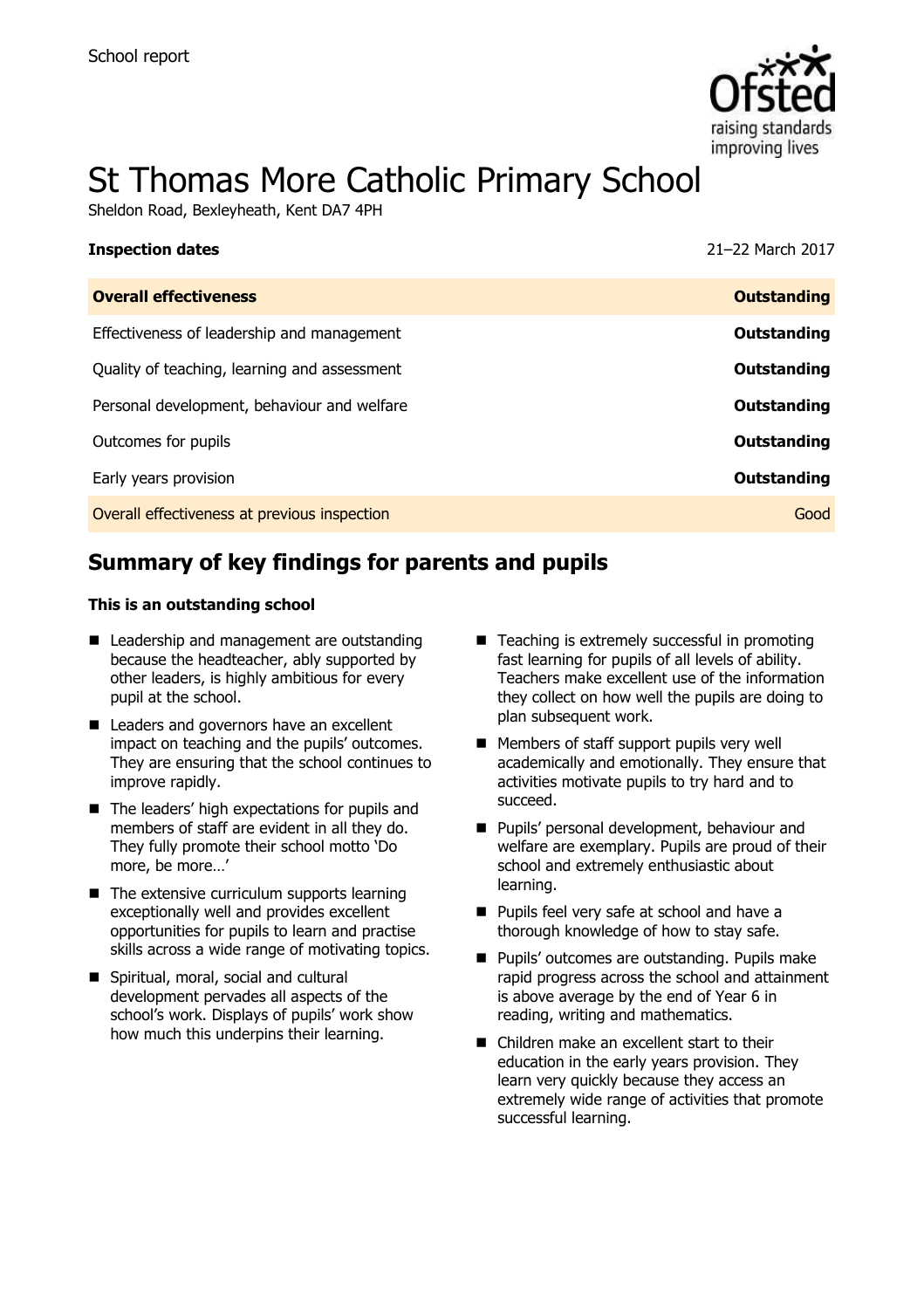

# **Full report**

### **What does the school need to do to improve further?**

 Ensure that all opportunities are taken to maximise pupils' learning by correcting mistakes quickly and adapting work as necessary.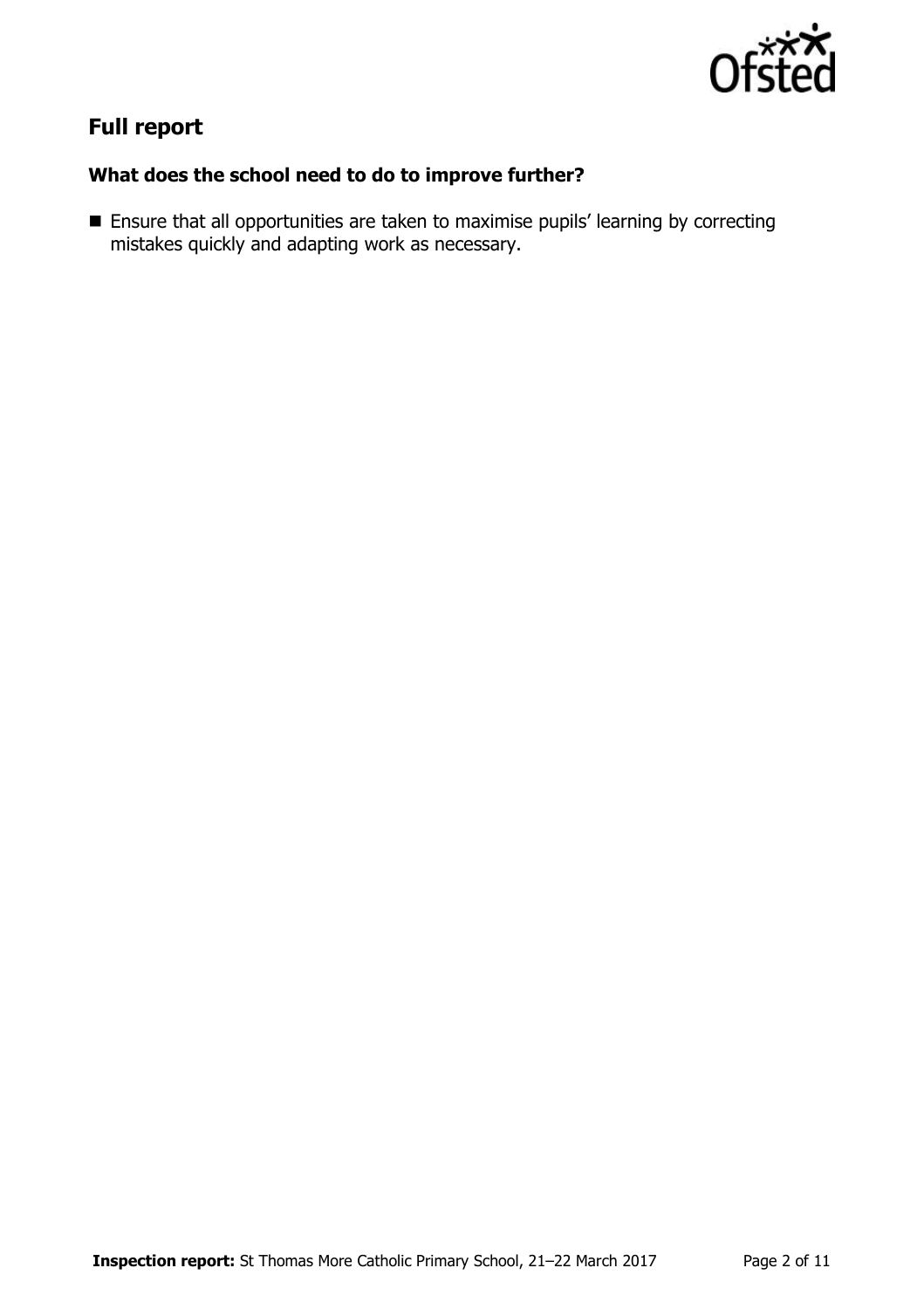

# **Inspection judgements**

### **Effectiveness of leadership and management COULDER COULDER COULDER**

- Dynamic and determined leadership and management are at the heart of the success of the school. Leaders and governors are committed fully to providing the best possible education for all pupils and are constantly striving for more.
- The headteacher provides effective support and challenge for other schools in the local area and diocese. Leaders have managed the expansion of their own school successfully at the same time as helping others.
- Leaders base their school improvements on methods that research shows have a proven track record. Every action taken is purposeful and evaluations are accurate and rigorous. The school is improving and all aspects of the school are better than at the time of the last inspection. Pupils' improved motivation and responsibility for their own learning have an especially positive impact on their learning.
- The headteacher, senior leaders and governors are highly ambitious for every pupil and member of staff. Consequently, an exceptionally strong learning culture is evident in all the school sets out to do and achieve. Subject leaders monitor teaching and learning very thoroughly. They use assessment information to adapt the curriculum so that areas of comparative weakness are tackled successfully. For example, additional arithmetic teaching supports pupils' resilience in this subject, especially in their knowledge of the multiplication of fractions.
- The monitoring of teaching and learning and the performance management of teachers is highly rigorous. Members of staff benefit from strong coaching within the school and additional training enabling them to refine their work and do their best for pupils.
- Leaders track how well the pupils are doing and analyse assessment information for various groups of pupils and individuals meticulously. Any pupils at risk of not doing as well as they should are detected early and support is provided as needed.
- The additional funding for disadvantaged pupils is used wisely. High-quality staffing provides focused support academically and socially. Leaders hold meetings to discuss the progress of these pupils every two weeks to ensure that they are doing as well as they can.
- Funding for pupils who have special educational needs and/or disabilities is spent very successfully. The specific needs of these pupils are identified and their progress monitored with great care.
- Specific funding for sports and physical education has been used successfully. A specialist teacher has supported other staff in improving the pupils' skills and interest in sport. The school is highly successful in sporting competitions in the local area.
- The curriculum is highly effective in delivering core literacy and numeracy skills in a breadth of interesting and purposeful contexts and topics. The curriculum is enriched by many varied extra-curricular activities. For example, during the inspection, pupils in Year 1 benefited from a visit from several farm animals and the school choir was taking part in a local competition. The school prepares pupils exceptionally well for life in modern Britain because they receive a well-rounded education.
- Spiritual, moral, social and cultural development is promoted very effectively. Displays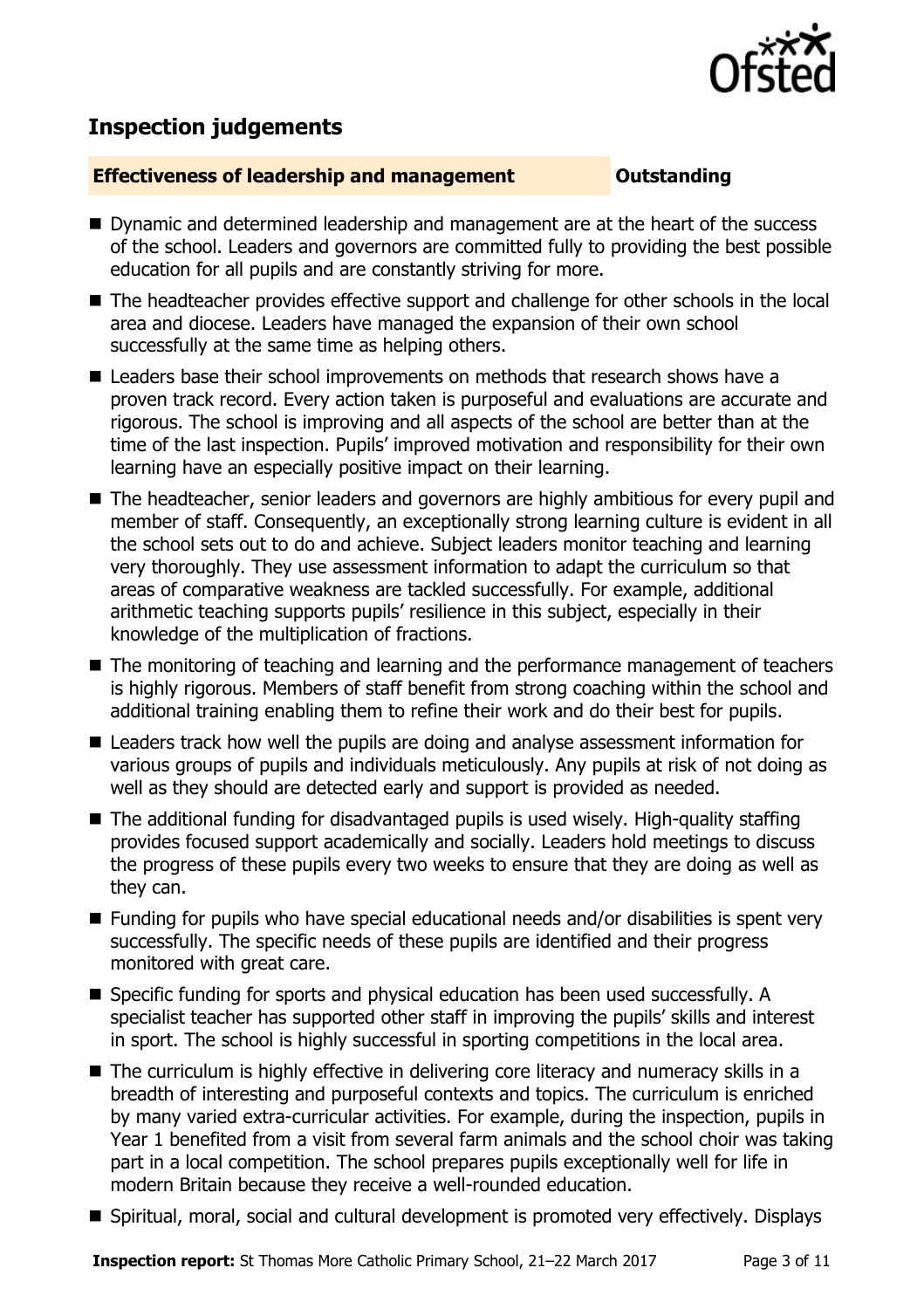

of work around the school show how these aspects of school life are part of everything the school does. British values are covered fully. Several pupils support others across the school in their roles as spiritual leaders or ambassadors for developing knowledge about rights and responsibilities.

■ Parents are very positive about the school and are especially keen to support their children with their reading in the 'reading café' and at home. They make positive comments about the school such as 'They value each of the children and push them to succeed' and 'It's a wonderful school'.

### **Governance**

- Governance is highly effective.
- Governors share the passion of the senior leaders and other staff for ensuring that the pupils receive the best possible education.
- They are very well informed about what is being developed at the school and why.
- They monitor the work of the school rigorously and have a clear knowledge of how effectively pupils learn.
- Governors ensure that they keep up to date with their training so that they can provide the right challenge and support for school leaders.

### **Safeguarding**

- $\blacksquare$  The arrangements for safeguarding are effective.
- The school ensures that the pupils feel safe and are kept safe. High levels of pastoral and emotional care support the pupils very well.
- All staff are trained fully in keeping pupils safe and are clear about what they should do if any concerns arise.
- Leaders make sure that rigorous checks are made on all those who work with the pupils so that safety is maintained.
- The breakfast and after-school clubs enable pupils to be looked after safely at the start and end of the school day. Disadvantaged pupils have free access to these.

#### **Quality of teaching, learning and assessment Outstanding**

- Teachers are very clear about what they want pupils to learn and share their strong subject knowledge in a highly effective way. For example, pupils in key stage 1 developed an excellent understanding of science in their work on magnets, circuits and electricity.
- Teachers and teaching assistants make very good use of high-quality resources to support the pupils in their learning. For example, in mathematics in Year 6, effective use was made of a video clip to show the pupils how to calculate angles in various quadrilateral shapes.
- $\blacksquare$  Members of staff have excellent relationships with the pupils, enabling them to manage behaviour with ease.
- Teachers make excellent use of assessment information to provide work pitched at the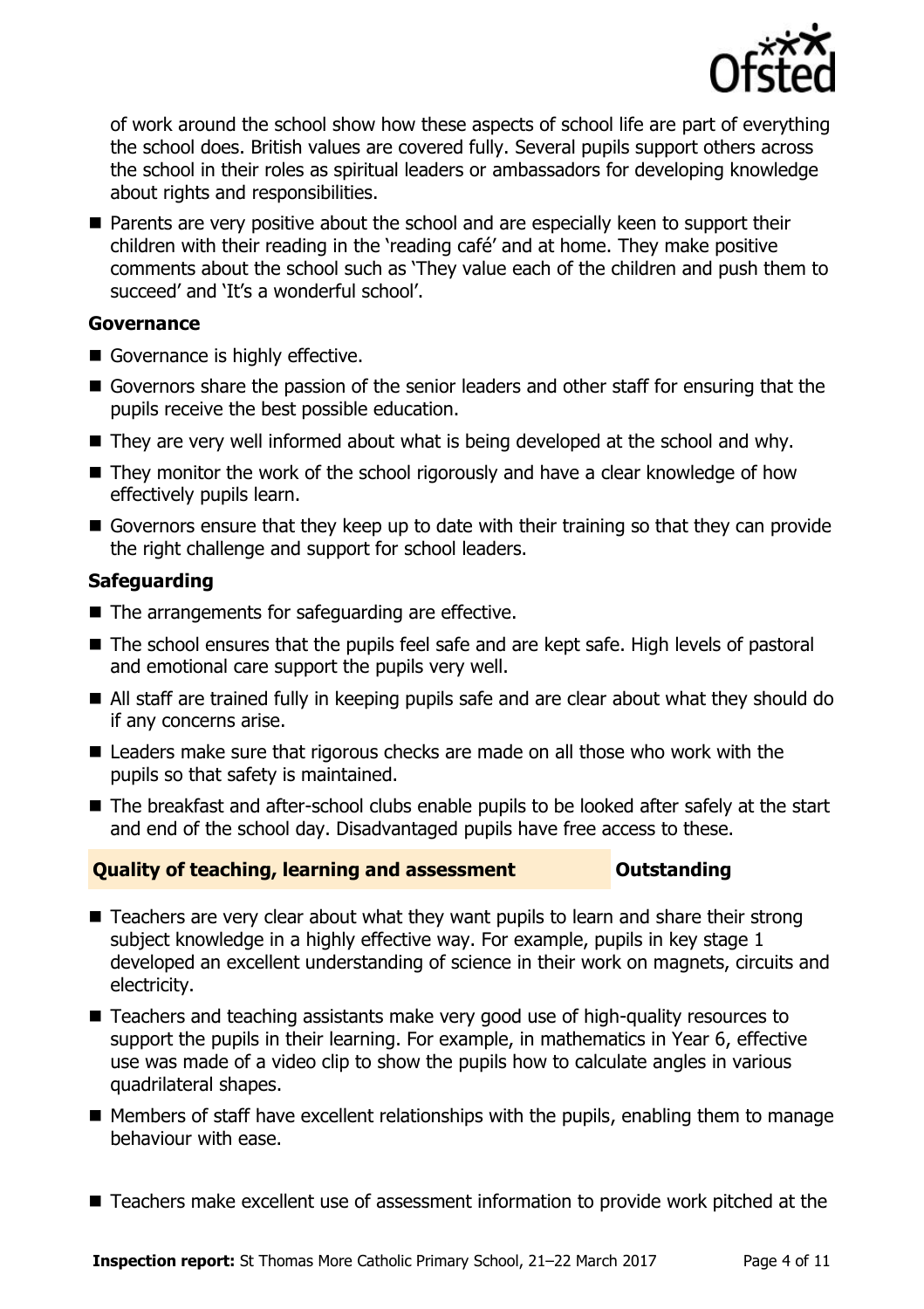

right level for all groups of pupils. They provide equally well for those who have special educational needs and/or disabilities, the disadvantaged and the most able pupils. Teachers have high expectations for all pupils and ask challenging questions that help to deepen their knowledge and understanding. For example, in mathematics, pupils are expected to give accurate explanations for their problem solving so that their level of understanding can be checked.

- The school's culture enables pupils to be very confident and highly motivated to learn and succeed. As one pupil proudly stated about her work, 'It's not hard, because that would be a fixed mindset.'
- Teachers make effective use of pupils' literacy and numeracy skills to support learning in other subjects. For example, pupils in Year 4 were seen reading instructions for their handball games, pupils in Year 5 wrote persuasively in their letters from Richard II to his subjects and disadvantaged pupils used problem solving to plan a film night for other pupils. Across the school, pupils' topic books show vast opportunities for highquality extended writing.
- Very occasionally, teachers do not check quickly enough that pupils are not making unnecessary mistakes or are ready to move on in their learning.

### **Personal development, behaviour and welfare <b>COU** Outstanding

#### **Personal development and welfare**

- The school's work to promote pupils' personal development and welfare is outstanding. Parents are positive about the support for pupils' safety and welfare. Typical comments are, 'The teachers are very caring' and 'There is always someone to talk to if you have a problem'.
- Members of staff have an excellent awareness of each pupil's personal needs, and provide timely additional support for pupils who are going through difficulties in their lives. As a result, pupils are extremely happy and confident at school and feel very safe. Pupils' physical well-being is supported tremendously well through various sports clubs and active physical education lessons.
- **Pupils report that bullying of any kind is rare and any unkind behaviour is dealt with** immediately. They know that if they have any worries they should 'tell the teacher and they will sort it out'.
- The school's curriculum covers health and safety extensively, including e-safety. Pupils are quick to explain potential dangers. For example, Year 1 pupils preparing for the farm visit made comments such as 'Keep with your partner' and 'Don't put your fingers in your mouth; you might get sick'.
- **Pupils have an exceptionally thorough understanding of what is needed to be a** successful learner, and respond to responsibility very well. They are keen to help others as 'buddies', 'computer technicians' and 'reading helpers'.

#### **Behaviour**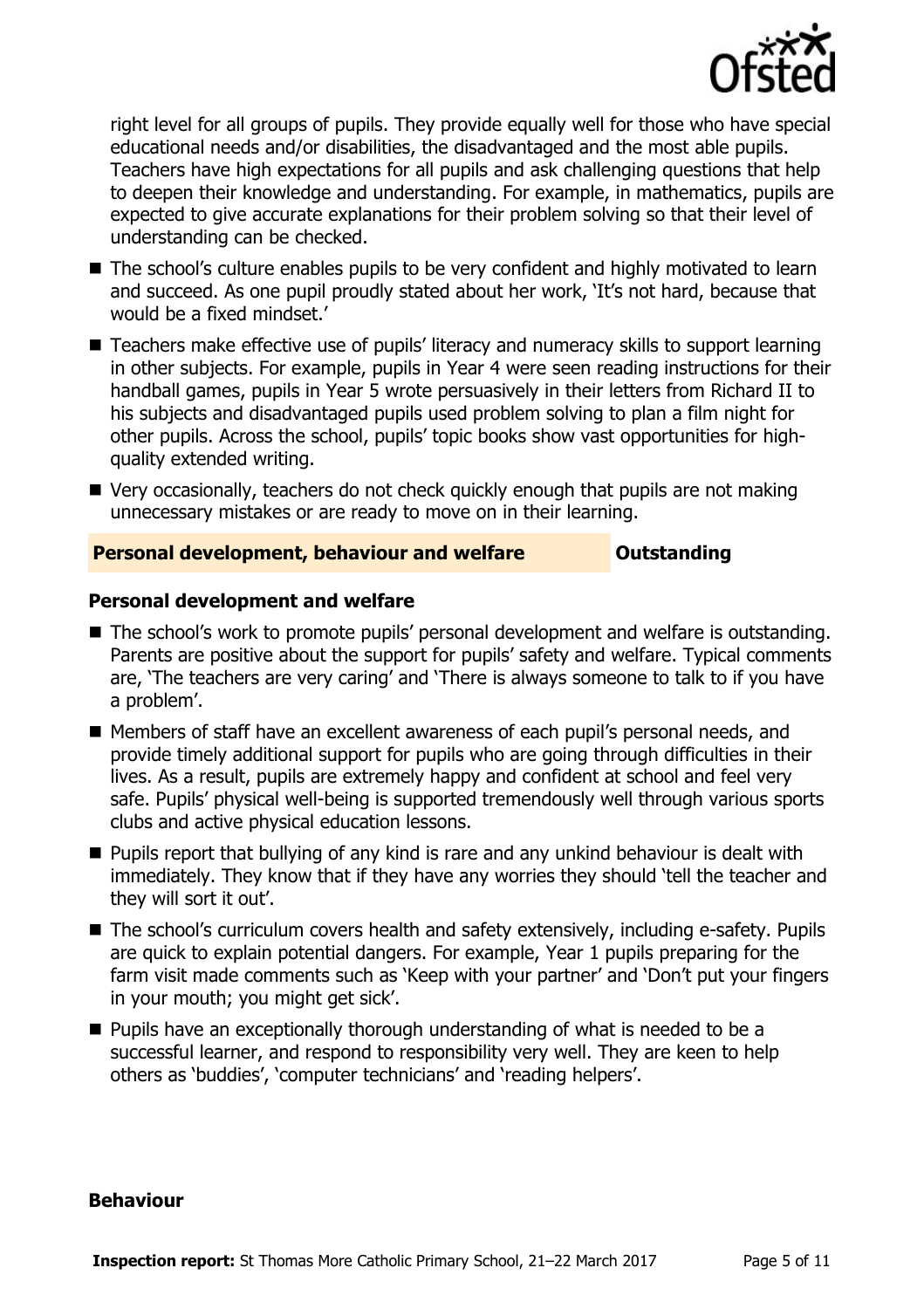

- The behaviour of pupils is outstanding. School records show that poor behaviour of any kind is extremely rare. Pupils are extremely positive about behaviour at the school and their parents agree that it is a strength. As one parent stated, 'The children are so well behaved.' Pupils are clear that their actions have consequences for others and they are kind and well mannered.
- **Pupils are highly motivated and focus on their learning very well. They make positive** comments about their work such as 'I find the tasks useful as they help me to learn more'.
- Rates of attendance are above average and pupils arrive at school punctually. There is little persistent absence and when it occurs leaders work successfully with families to put it right.
- $\blacksquare$  Pupils care for each other and show respect for cultural differences. For example, pupils in Year 2 were aware of the importance of the gifts of love and kindness to support friendships.

#### **Outcomes for pupils Outstanding**

- **Pupils make substantial and sustained progress from their starting points. Teachers** across the school ensure that pupils are clear about what they are to learn and why. Rapid progress is evident in the pupils' workbooks in literacy, numeracy and topic work, and very little time is wasted in class.
- The majority of children are working within the expected level for their age when they join the school in the Reception classes. By the time pupils leave Year 6, their attainment has risen to above average in reading, writing and mathematics. Pupils also excel in other subjects, with evidence of high-quality science and humanities work in their books. A particular strength is the way that pupils use and extend their literacy and numeracy skills in support of learning across the curriculum. Pupils have a deep and meaningful understanding of their science and topic work and they write about what they have learned very thoroughly.
- $\blacksquare$  In 2016, the proportion of pupils reaching the expected standard in the Year 1 phonics screening check was above average. Pupils demonstrate that they make very good use of this knowledge to support their learning. Pupils who were heard reading in Years 2 and 6 were fluent and confident. They had an excellent understanding of what they were reading.
- $\blacksquare$  The most able pupils, including the disadvantaged, achieve very well over time. National assessments for the most able pupils in Year 2 in 2016 did not compare favourably with other schools nationally. Work seen in school in Year 3 for these same pupils, and for the current Year 2, is of a high standard. Leaders are aware that the results they submitted in 2016 were overcautious, especially for the most able.

Disadvantaged pupils make rapid progress and their attainment matches that of other pupils of similar ability. Numbers of disadvantaged pupils in each year group are low.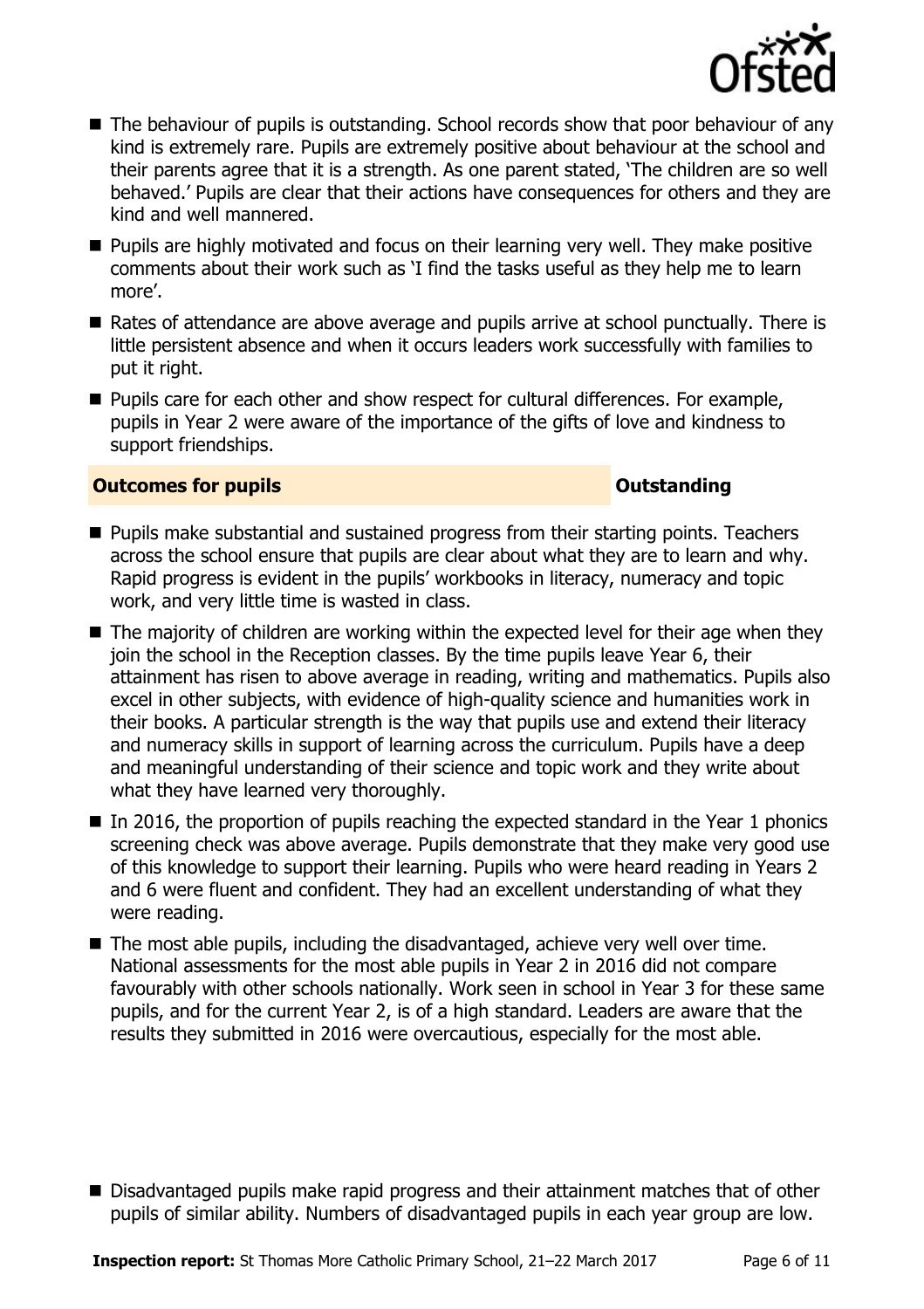

Where attainment or progress information appears less favourable, it is due to individuals having joined the school only recently or because they have additional difficulties with specific aspects of their learning. In 2016, disadvantaged pupils did well at key stage 1, but less well than other pupils in mathematics at key stage 2. The majority of disadvantaged pupils currently in school, including the most able, make accelerated progress including in mathematics. Funding to support these pupils is having a positive impact and leaders monitor effectiveness very closely.

- Pupils who have special educational needs and/or disabilities do very well. Their specific needs are identified quickly and support is well targeted.
- Pupils' above-average attainment and exemplary behaviour and attitudes towards learning prepare them exceptionally well for the next stage of education and later life.

#### **Early years provision CONSTANDING TO A RESEARCH CONSTANDING TO A RESEARCH CONSTANDING TO A RESEARCH CONSTANDING TO A RESEARCH CONSTANDING TO A RESEARCH CONSTANDING TO A RESEARCH CONSTANDING TO A RESEARCH CONSTANDING TO**

- Children make excellent progress from their starting points across all areas of learning. Attainment is above average at the end of the year, preparing the children extremely well for Year 1.
- Members of staff have high expectations for all groups of children and check up on their learning rigorously. Many children are already working beyond the levels expected for their age in writing and mathematics. For example, the most able children could write several sentences with connectives and share 12 objects three ways. There are no disadvantaged children in the current Reception Year. Funding in previous years has been used effectively to support learning.
- Teaching has a strong impact on children's outcomes. Children clearly enjoy learning and this contributes to their excellent behaviour and rapid progress. They are quick to follow instructions and are considerate and respectful.
- Children have a thorough knowledge of the importance of keeping safe. For example, they talk about the need to be careful not to slip if the floor is wet and to take care when passing sharp scissors to each other. They are confident about approaching a member of staff if they have any concerns.
- A very wide range of stimulating activities support quick learning and motivate the children. Children are keen to share their work with others. For example, one child said proudly, 'Look at our writing.'
- Extremely effective use is made of indoors and the outdoor area to extend learning and to provide purposeful activities. For example, children enjoyed using small toys to tell stories about life in the Arctic and shared pebbles between several flowerpots.
- Leaders are very clear about how provision can be developed further and are constantly refining activities so that boys are fully motivated across areas of learning. For example, during the inspection, girls and boys were selecting writing tasks linked to the farm topic with equal enthusiasm.
- **Members of staff have very productive relationships with parents and external services,** and consequently safeguarding is successful. Parents are involved in helping their children at home, especially with their reading.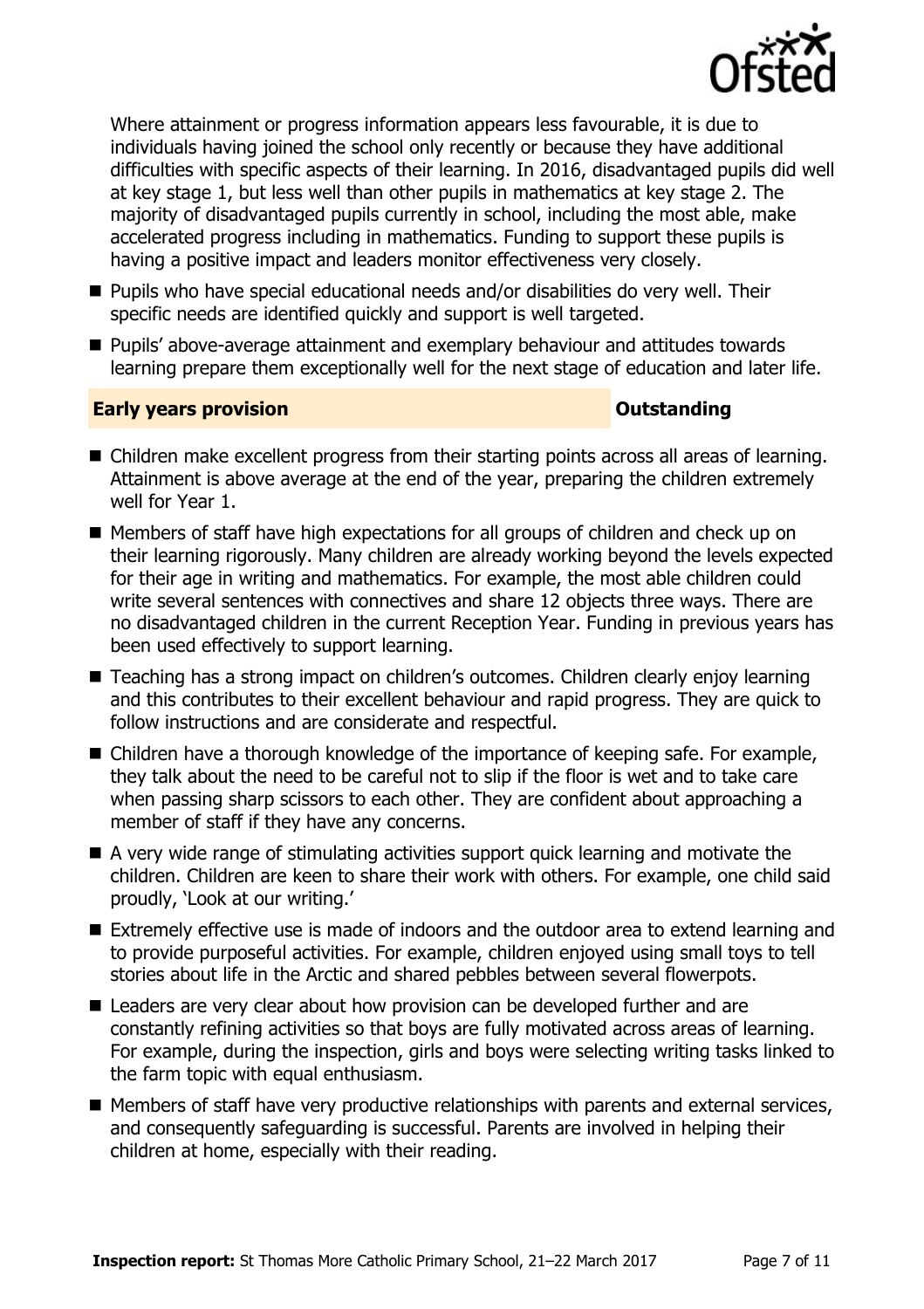

# **School details**

| Unique reference number | 101459        |
|-------------------------|---------------|
| Local authority         | <b>Bexley</b> |
| Inspection number       | 10023707      |

This inspection was carried out under section 8 of the Education Act 2005. The inspection was also deemed a section 5 inspection under the same Act.

| Type of school                      | Primary                 |
|-------------------------------------|-------------------------|
| School category                     | Voluntary aided         |
| Age range of pupils                 | $4 - 11$                |
| <b>Gender of pupils</b>             | Mixed                   |
| Number of pupils on the school roll | 418                     |
| Appropriate authority               | The governing body      |
| Chair                               | Craig Gardner           |
| <b>Headteacher</b>                  | Colette Doran-Hannon    |
| Telephone number                    | 020 8303 8322           |
| Website                             | www.stm.bexley.sch.uk   |
| <b>Email address</b>                | admin@stm.bexley.sch.uk |
| Date of previous inspection         | 14-15 November 2012     |

### **Information about this school**

- St Thomas More is larger than an average-sized primary school. It has expanded since the last inspection and there are now two classes in all year groups.
- Children in the early years provision are taught in two Reception classes.
- The proportion of disadvantaged pupils is below average.
- The proportion of pupils who have special educational needs and/or disabilities is also below average.
- The school meets the government's current floor standards, which set the minimum expectations for pupils' attainment and progress in reading, writing and mathematics at the end of Year 6.
- The headteacher provides valued support for several other schools in the local area and diocese, especially with the development of leadership skills.
- The school meets requirements on the publication of specified information on its

**Inspection report:** St Thomas More Catholic Primary School, 21–22 March 2017 Page 8 of 11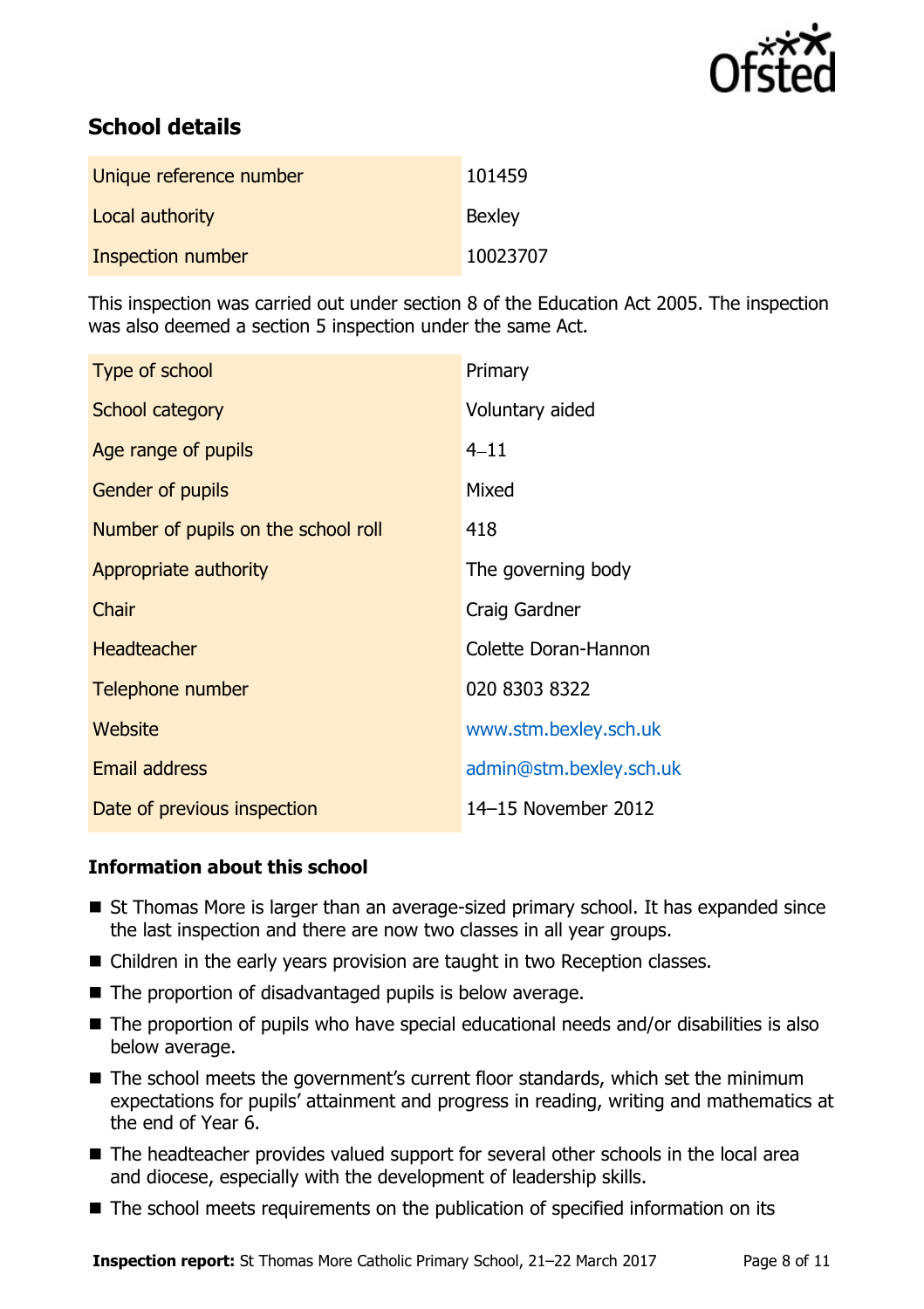

website.

■ The school offers a breakfast and after-school club.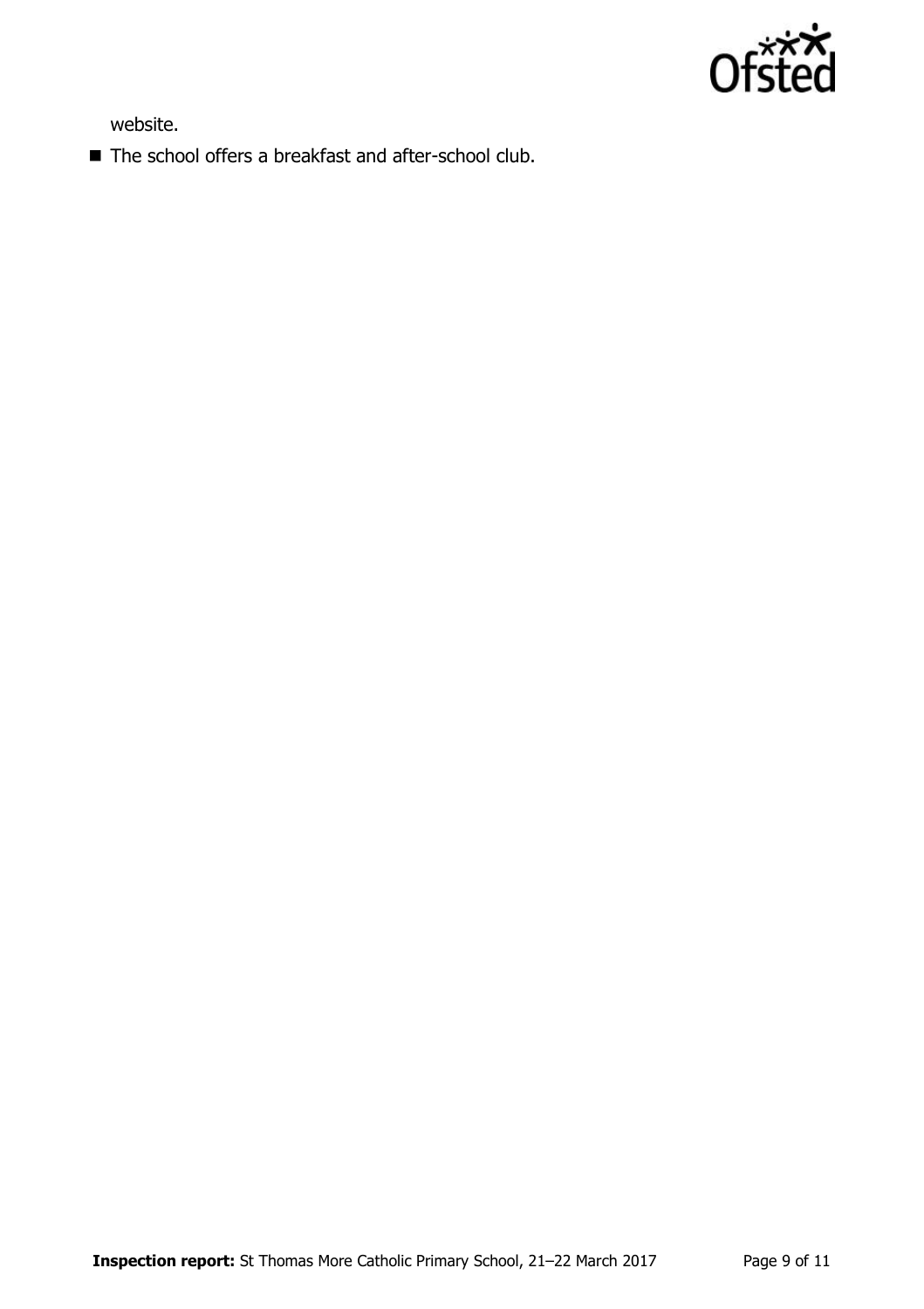

# **Information about this inspection**

- The inspectors observed teaching and learning in 23 lessons, most jointly with the headteacher and deputy headteachers.
- Discussions were held with leaders, other members of staff, a member of the local authority, a member of the diocese and members of the governing body.
- Inspectors held informal discussions with a several parents and scrutinised 146 responses from Ofsted's online questionnaire, Parent View.
- **Pupils in Years 2 and 6 were heard reading.**
- A range of information supplied by the school was checked, including the school's own information about how well pupils are doing, planning documents and checks on the quality of teaching. The inspectors also looked at the school development plan and records relating to behaviour, attendance and safeguarding procedures.

### **Inspection team**

| Alison Cartlidge, lead inspector | Ofsted Inspector |
|----------------------------------|------------------|
| <b>Alison Martin</b>             | Ofsted Inspector |
| Gill Bal                         | Ofsted Inspector |
| <b>Sarah Bailey</b>              | Ofsted Inspector |